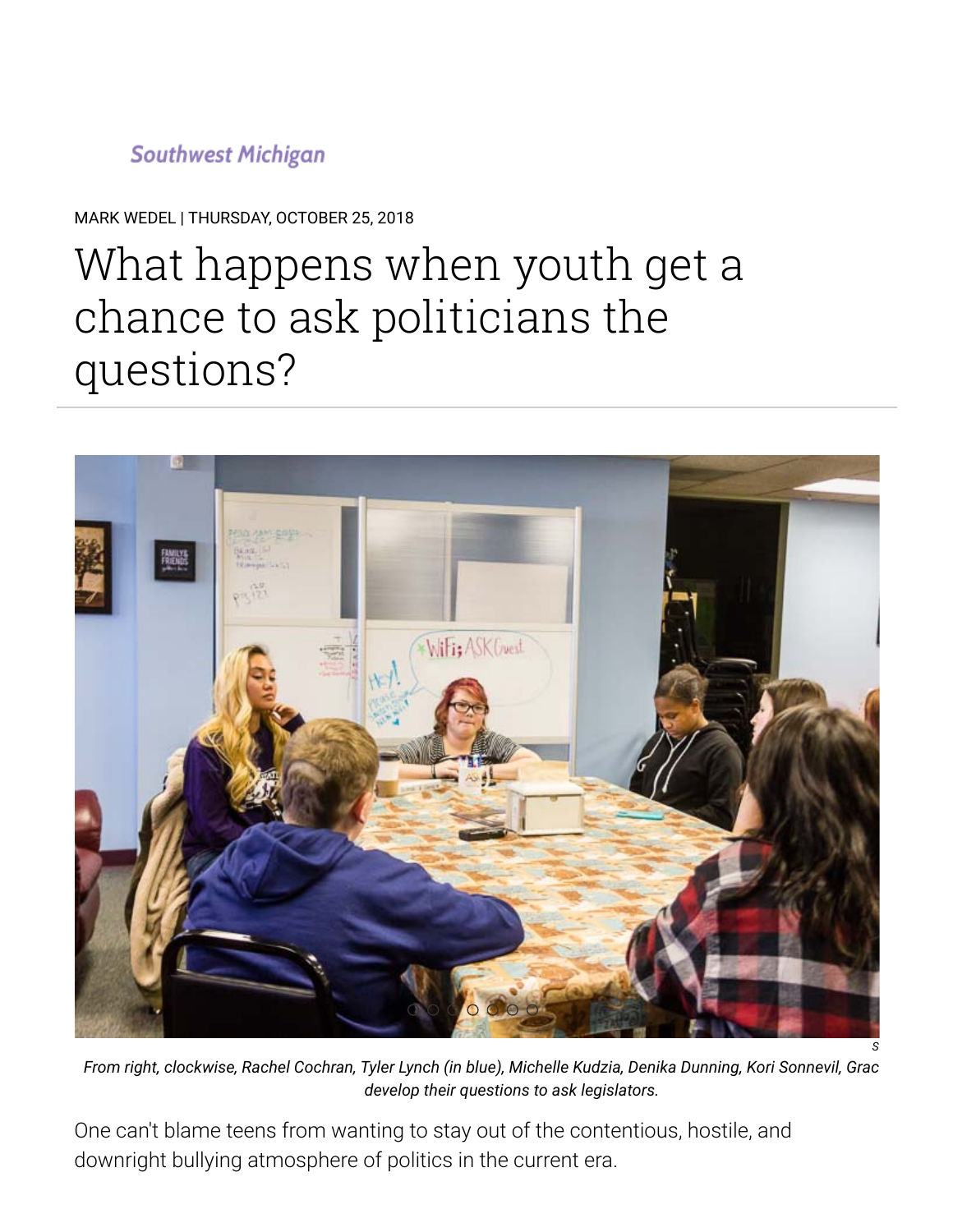Recently, the youth in an [ASK Family Services](http://www.askforkids.org/about-us/who-we-are)' meeting had just learned that they've been invited to ask questions directly to politicians running in the Nov. 6 election.

"There's an election?" 16-year-old Samantha Marcotte asks when she hears the news. She makes a disgusted gagging noise. "Do you know who's our president? The Big Orange is our president!"

Candidates for Michigan's 60th and 61st state representatives and 20th state senate seat will be at a Kalamazoo [youth-led forum](https://www.michiganschildren.org/2018-candidate-forums/%23KzooForum) Oct. 29 at the Fetzer Center on WMU's campus. The state-wide forums are organized by non-partisan Lansing-based policy group Michigan's Children; the Kalamazoo Youth Development Network (KYD Net) is inviting local youth, including those at ASK, to participate.

ASK -- Advocacy Services for Kids -- is a support organization for youth and their families struggling with mental health challenges. They provide peer support and work toward the destigmatization of mental health issues.

The meeting during which questions were youth were to draft questions to pose to candidates was one of ASK's regular gatherings of [C.A.Y. M.O.V.E.](https://www.facebook.com/CAYMOVEKalamazoo/) (Calling All Youth Motivating Others through Voices of Experience). The mission of the group is to seek "to educate and empower youth who have mood, emotional, or behavioral challenges to advocate for themselves, and use their experience and voice to improve the system of care of children's mental health services," ASK's site states. Also at the meeting were older peer-support members.

Some younger members emphatically declared the subject of the election "boring!" But once peer support specialist Rachel Cochran explained that this forum will be with politicians who'll go to Lansing, not Washington D.C., and the state politicians will have a more direct connection with Kalamazoo-area schools and issues, the conversation got rolling.

"I think the state of Michigan needs more mental health funding because a lot of our funding has been cut by previous acts and legislation and stuff. Especially for young adults," youth participant Grace Barrett says. "It's like, a gap."

Is Barrett old enough to vote? "Yes!" the 18-year-old responds with enthusiasm. And she reveals she wrote a paper on the subject of mental health funding, "Closing the Gap," for her English class.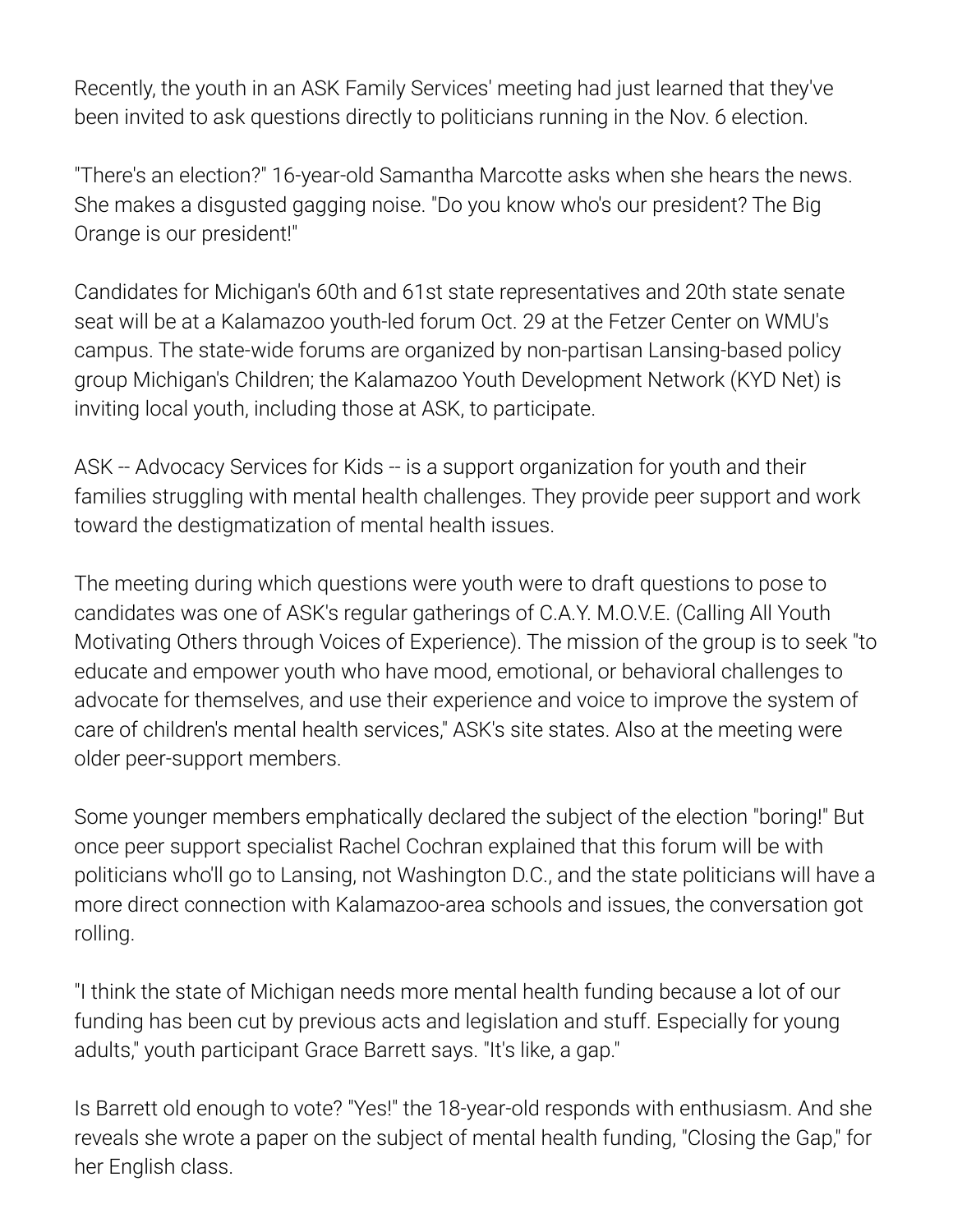

From left, Denika Dunning-Calling All Youth Member, Kori Sonnevil-Calling All Youth Member, Laceey Ruble-Youth Involvement Coordinator prepare for an upcoming forum with state legislators.

Cochran points out the difficulty for young adults between 17 and 25 in getting assistance for mental health care -- lack of insurance can be a huge problem.

Barrett adds that "ages between 15 and 35 are the most at risk for suicide. And suicide costs the nation, I don't know [the exact number](https://www.sprc.org/about-suicide/costs), but it cost so much per suicide death."

Marcotte jumps in to bring up the subject of suicide, bullying, and how teachers should get training in helping students with mental health issues.

She would like "an advocate for people in need of mental health" in schools, "instead of, like, just posting posters saying 'Suicide's Not the Answer.'... In the school I'm at, they put posters up, like it's going to stop kids from committing suicide," she says.

But training teachers or hiring new staff would mean getting more state funding, another teen points out, and that's always a challenge.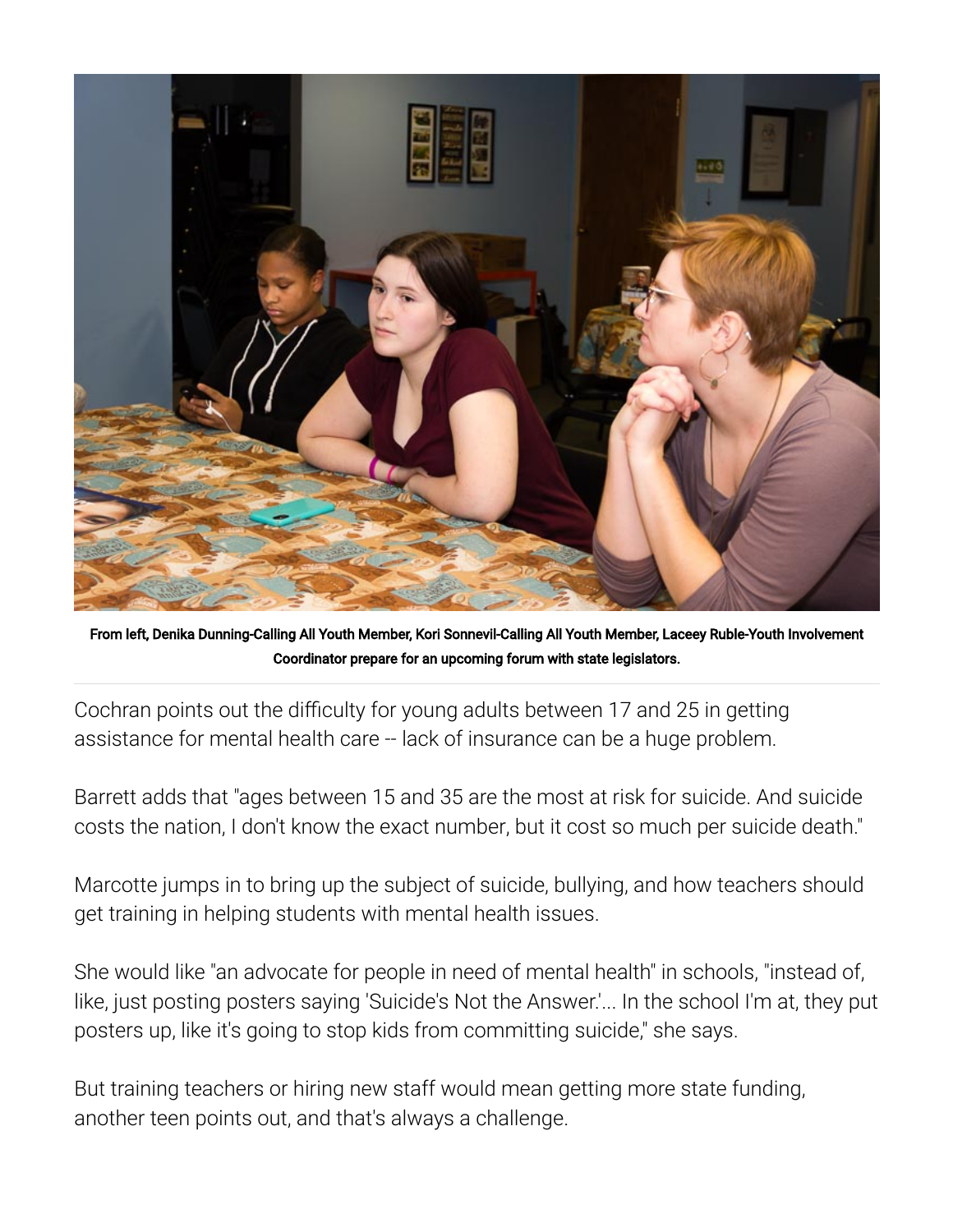Fixing public schools' difficulty with addressing students' mental health concerns is a big and complex issue -- but, peer leaders at the meeting say, at this election forum, students could at least stand before people who want to be our representatives and ask them what they would do about it.

Marcotte would have to speak to a politician, face to face? She breaks into tears at the idea. "I'm kind of hesitant, because, you (politicians) haven't done anything in the past, so why are you going to do it now?... It's scary!"

"But everything you have said is extremely important," Cochran says, comforting her. "I want suicide rates to go down, I want less bullying in school, I want people to be more educated in mental health."

Cochran tells Marcotte, that when speaking up, "probably seven out of ten times you're going to get shut down and people aren't going to listen to you, but what's important is those few times that someone hears your voice. You could cause something to change."

### Why would politicians care what youth think?

Michigan's Children is an independent policy organization "working to ensure that public policies are made in the best interest of children from cradle to career," according to its [website.](https://www.michiganschildren.org/how-we-work/)

This is the third election cycle that Michigan's Children has organized non-partisan youth and family forums with candidates. It's grown to six parent-led and five youth-led forums around the state for 2018.

"We know there is huge power in that direct connection between decision-makers and young people for whom their decisions have huge consequences," Michele Corey, vice president for programs, says from Michigan's Children's Lansing office.

"Lots of decisions are made that impact the lives of kids under 18 and their families. They're also future voters. So if you think about a 16-year-old, it's not that long in the future before they will be voting."

Questions that participating youth ask of the politicians are "based on their own concerns," she says. "They aren't Michigan's Children's policy priorities that are being asked by young people."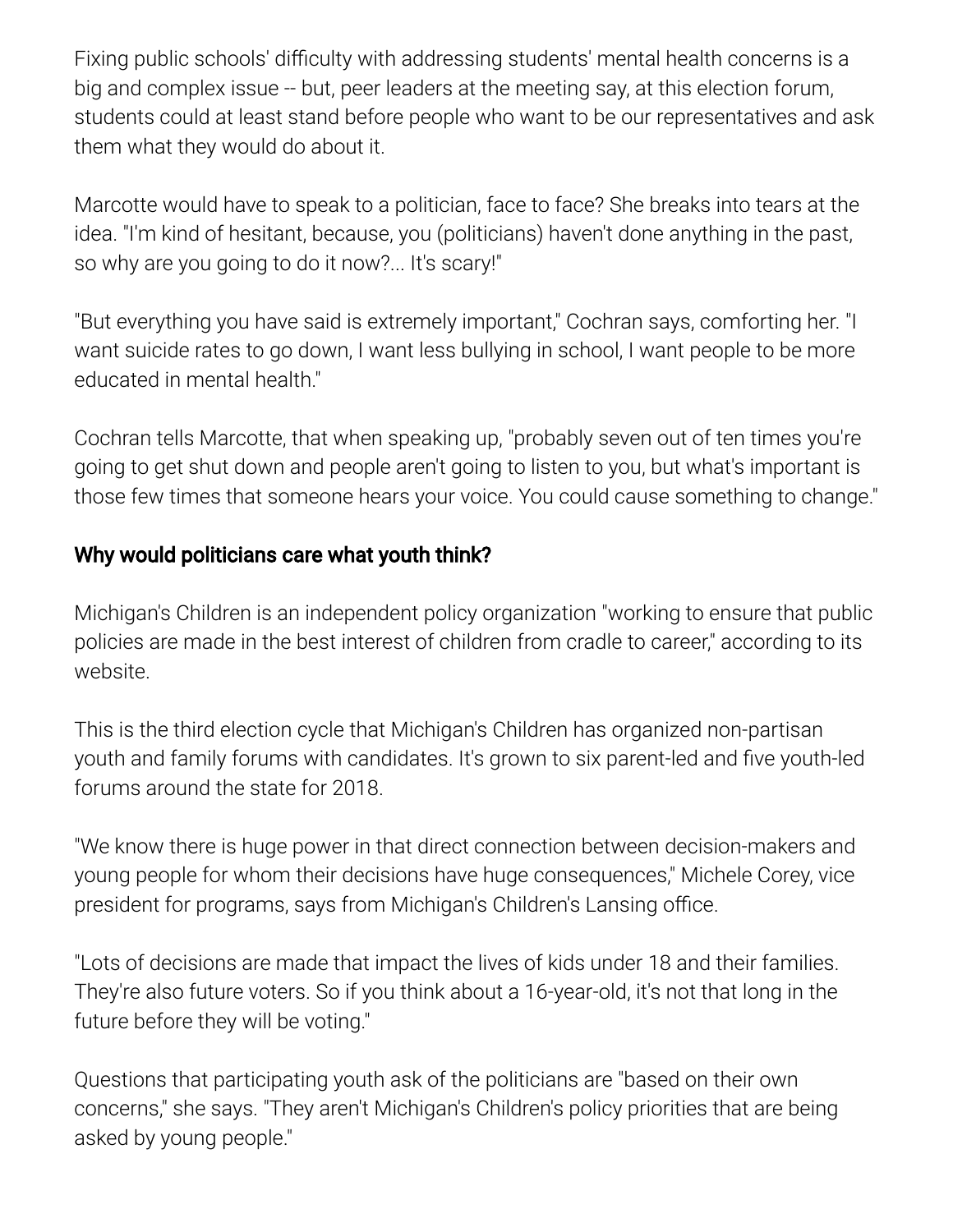They make sure youth from a variety of backgrounds are invited, from high-performing students active in student government and interested in civics to youth facing various challenges, Corey says. "That's very intentional... to make sure the voices of young people who aren't typically heard, who aren't asked to come and share their stories, be a part of the conversation."

Students sometimes ask about general hot national topics, like school shootings, but often they are concerned about specific issues in their own schools, Corey says.

Candidates, not getting asked about the usual questions of the day, can be taken offguard. "A lot of times candidates really want to answer questions about kids, they want to be able to show, on the record, publicly, some of the things they're supportive of that have to do with kids and families."



A flier announces a forum in which youth question state legislators.

Teri Banas, Ingham County Commissioner, and Michigan's Children's communications consultant, jumps in on the interview: "One good thing, and something I find bemusing, is that candidates tend to be on much better behavior at these forums.... There is something about being in the presence of these very genuine authentic young people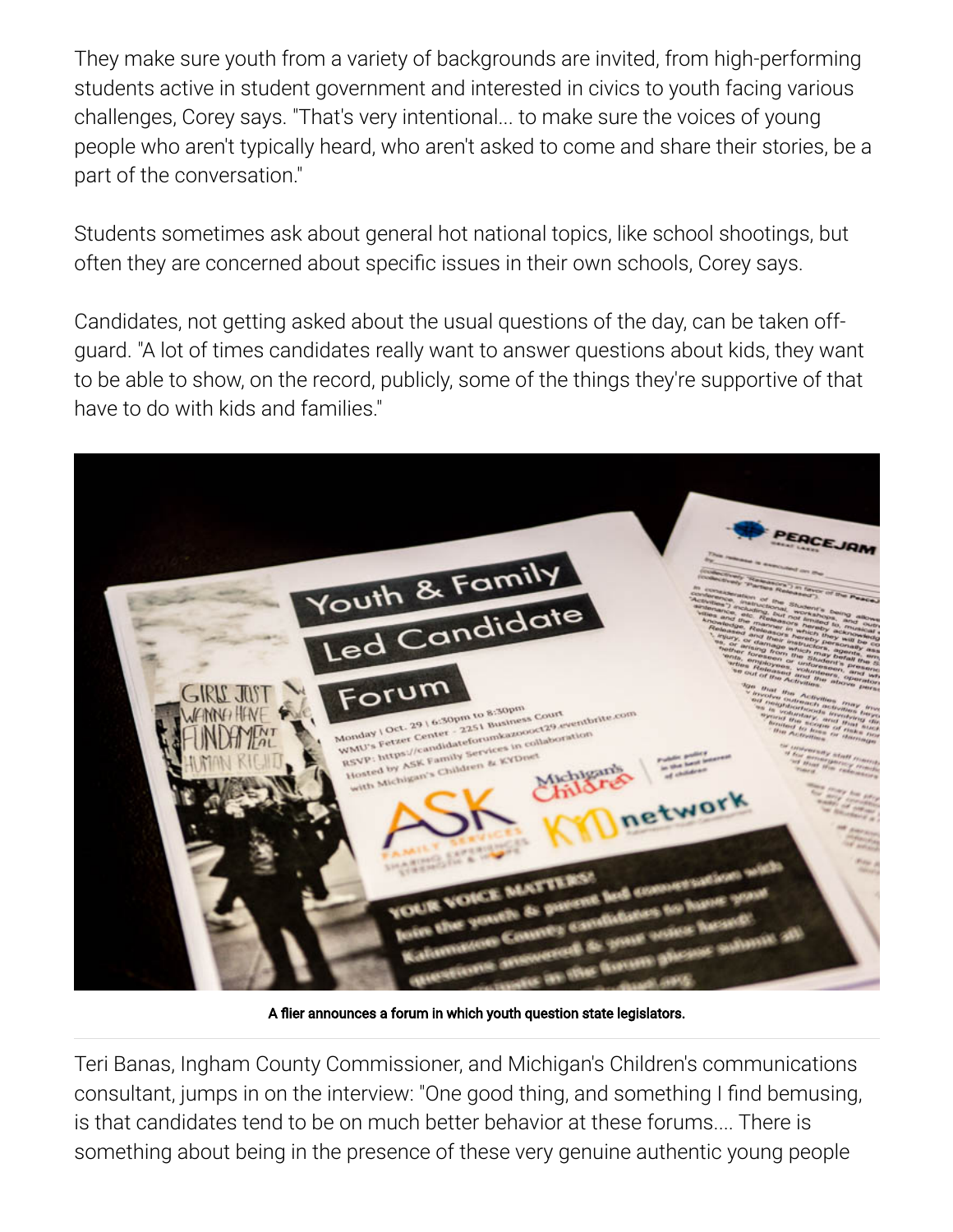that puts them on their best behavior. And as a result, they (the politicians) have much more thoughtful responses to their questions."

Corey says they held a family-led forum with primary candidates in July, in Ottawa Co., with a handful of Republicans, a few Democrats, and a Libertarian taking questions. "And at one point they were looking down the table at each other and they were like, wow, there's a lot of things that we all agree on."

When facing sincere, questioning, young faces, "They're sort of kind!" Corey says, and she and Banas break out in laughter.

Banas says, "I think there's a sense of respect for the young people who are willing to put themselves out there and be so vulnerable publicly."

#### Question time

Back at the C.A.Y. meeting, Laceey Ruble, ASK youth involvement coordinator, says she understands why some of the C.A.Y. M.O.V.E. youth members might not want to interact with politicians. "The scary thing about talking to candidates right now is, that there's no faith in the system due to what's happened. So it's like, 'I don't want to talk to a candidate! I can't trust them!'" she says.

"I think what you see is all the bad stuff that's happening, because it's all constantly displayed in front of us. Especially when you've grown up with social media in your face, it's bad thing after bad thing. Why would you trust anybody?" Ruble says with a laugh.

Next, ASK director of operations Jill Angell tapes sheets of paper to the walls, and asks for topics from which to form questions.

She quickly fills the paper with a marker: Homelessness, sexual assault, LGBTQ issues, education in general, teen pregnancy, sexual health, juveniles in the justice system, contaminated drinking water, polluted lakes and rivers, gun violence, continuing education for teachers.

One young man, Jabe Redner, says he wants to ask the candidates, "Will you remember any of these things" when in office?

Angell tells him, "Not all politicians are negative, or bad people. Also, I think we have to remember that things only get better if we approach it in a positive way, we're respectful,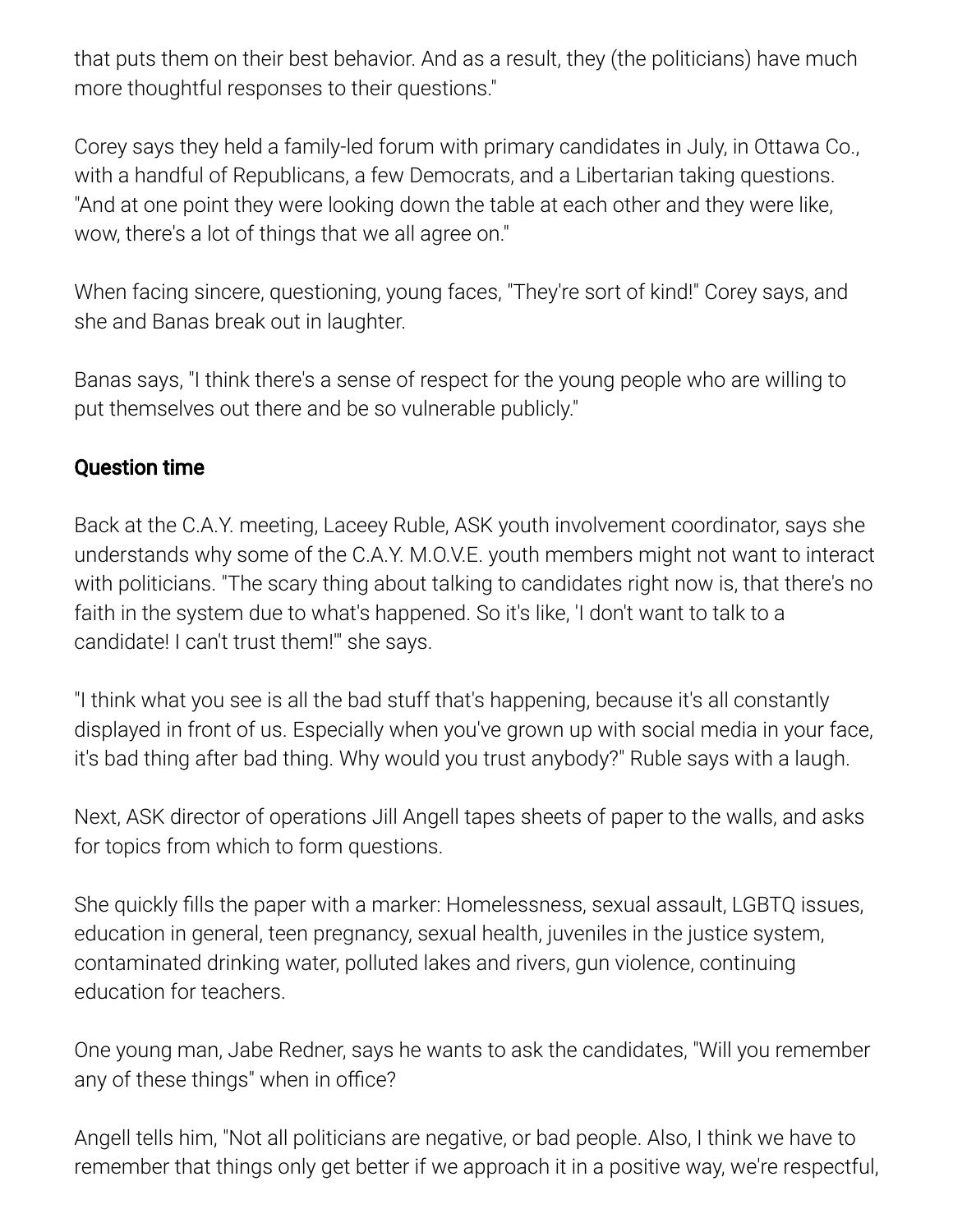and not in that win-at-any-cost" mindset.

They then write their questions on note cards. Among the completed stack are:

"How do you think the state of Michigan can increase funding for public mental health especially for young adults who can't afford the treatment they need?"

"In what ways can we reduce homelessness without arresting the population? (Including downtown Kalamazoo)"

"Mental health first aid training in the education system."

"Why isn't all healthcare free?"

"What are your plans to punish bullying, to lower the suicide rate?"

"Will you stick true to what you tell us, to what you promise to do?"

Who should feel intimidated at this forum, the young people asking these questions, or the candidates answering them?

*Mark Wedel has been a freelance journalist in southwest Michigan since 1992, covering [everything from The Beastie Boys to invasive species. For more information see his](http://http//www.markswedel.com%C2%A0) website.*

### [Youth and Family Led Candidate Forum](https://www.eventbrite.com/e/family-and-youth-led-candidate-forum-tickets-51330149860)

Monday, Oct. 29, 6:30 p.m. Western Michigan University's Fetzer Center 2251 Business Ct., Kalamazoo

## Organized by Michigan's Youth, KYD Network and ASK Family Services. Youth will question candidates for the 20th State Senate, 60th and 61st State Representative seats.

As of Oct. 22, Sean McCann, Democrat challenger for the 20th, and Alberta Griffin, Democrat challenger for the 61st, have confirmed they'll participate.